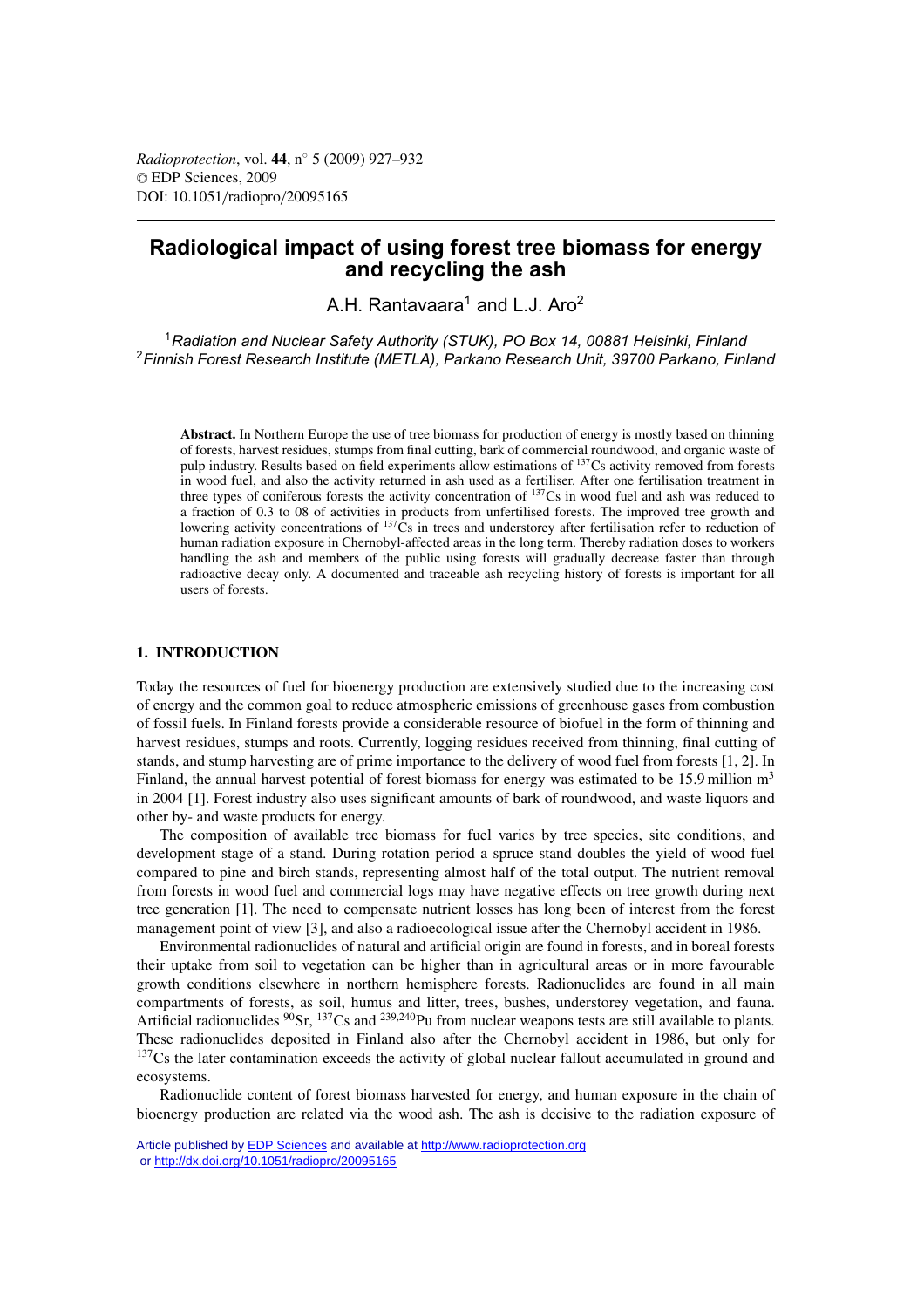### 928 RADIOPROTECTION

workers handling the ash. The public using forests will mostly be exposed to radionuclides through ingestion of wild foods. In the long term, the doses to public will be highest on radioactively contaminated sites where the nutrient losses following biofuel harvesting have not been compensated, and lowest on fertilised sites, where the satisfactory mineral nutrient status of forest will maintain the uptake of  $137Cs$  low, and even reduce it.

Several field experiments established in 1980's or earlier have provided data on the effect of mineral and ash fertilisation on 137Cs contamination of forest vegetation, particularly trees [4–8]. In all field experiments fertilised stands and unfertilised, or control stands, were analysed. These studies have given evidence for reduction in uptake of  $137Cs$  by trees and understorey after treatment of forest floor with potassium containing ash or mineral fertiliser. This is because potassium in ash (K concentration in wood ash  $1.4-2.3\%$ ) [1] reduces the root uptake of  $137Cs$  by plants, regardless of the origin of  $137Cs$ . Therefore the reduction is significant for the <sup>137</sup>Cs accumulated earlier in soil and the soluble <sup>137</sup>Cs in ash used as a fertiliser. The effect of fertilisation appears slowly, during several years and lasts long [8]. Fertilisation can also increases tree growth significantly, thus providing a profitable tool for managing forests contaminated from atmospheric deposition of  $^{137}Cs$  [9].

Our study aimed to clarify the effect of the use of forest biomass for energy on the distribution and inventory of <sup>137</sup>Cs in coniferous forests. Human exposure to radiation may be changed in the process of sequential harvesting of fuel, and the tendency towards lower or higher radiation doses is possible, depending on forest management. We discuss doses received by the public from the use of fertilised forests, and radiation exposure of workers from handling and transport of wood ash.

### **2. MATERIAL AND METHODS**

#### **2.1 Data from fertilisation experiments**

A new data set for harvest residuals of a mature Norway spruce (*Picea abies*) stand on grove-like site in southern Finland (mean stand volume  $414 \text{ m}^3 \text{ ha}^{-1}$ ) was of interest for comparison with Scots pine, and the effect of fertilisation on trees on a fertile site. Harvest residuals were sampled after final felling of the stand. The fresh mass of the logging residuals was weighted in the field, and dry matter content was determined by drying at  $+60^{\circ}\text{C}$  in a laboratory for a few days before determining the activity concentrations of  $^{137}Cs$  (Table 1).

**Table 1.** Fertilisation experiment on a mature Norway spruce stand on grove-like mineral soil, sampled in connection of final felling thirteen years after the treatment. Biomass (DM) and 137Cs concentration in harvest residuals and the effect of fertilisation as a ratio F/C, referring to 137Cs concentration in samples from fertilised and control stands.

|                      |                | DM of harvest residuals |                    |                |                 |
|----------------------|----------------|-------------------------|--------------------|----------------|-----------------|
|                      | kg/ha          |                         | $137Cs$ (Bq/kg DM) |                |                 |
| <b>Treatments</b>    | <b>Needles</b> | <b>Branches</b>         | Harvest residuals  | <b>Needles</b> | <b>Branches</b> |
| No fertilisation     |                |                         |                    |                |                 |
| (control)            | 12 080         | 30 480                  | 730                | $745 \pm 5\%$  | $726 \pm 3\%$   |
| $NPK + trace:$       |                |                         |                    | $361 \pm 3\%$  | $372 \pm 3\%$   |
| N 180, P 40 and K    | 15 960         | 43 950                  | F/C: 0.50          | F/C: 0.49      | F/C: 0.51       |
| $120 \text{ kg/ha}$  |                |                         |                    |                |                 |
| $N + ash$ :          |                |                         |                    | $536 \pm 5\%$  | $643 \pm 3\%$   |
| N 180, P 40 and K 69 | 15 1 20        | 33 010                  | F/C: 0.83          | F/C: 0.72      | F/C: 0.89       |
| kg/ha                |                |                         |                    |                |                 |

Data from two field experiments where the latest treatments of Scots pine stands were from 1980's were used in estimation of activities in wood fuel and ash. All stands had experimental plots both on fertilised sites and on unfertilised sites, with two replications. The wood fuel we assessed composed of branches, bark of roundwood, stumps and roots, and optionally needles and leaves [5–7]. The advanced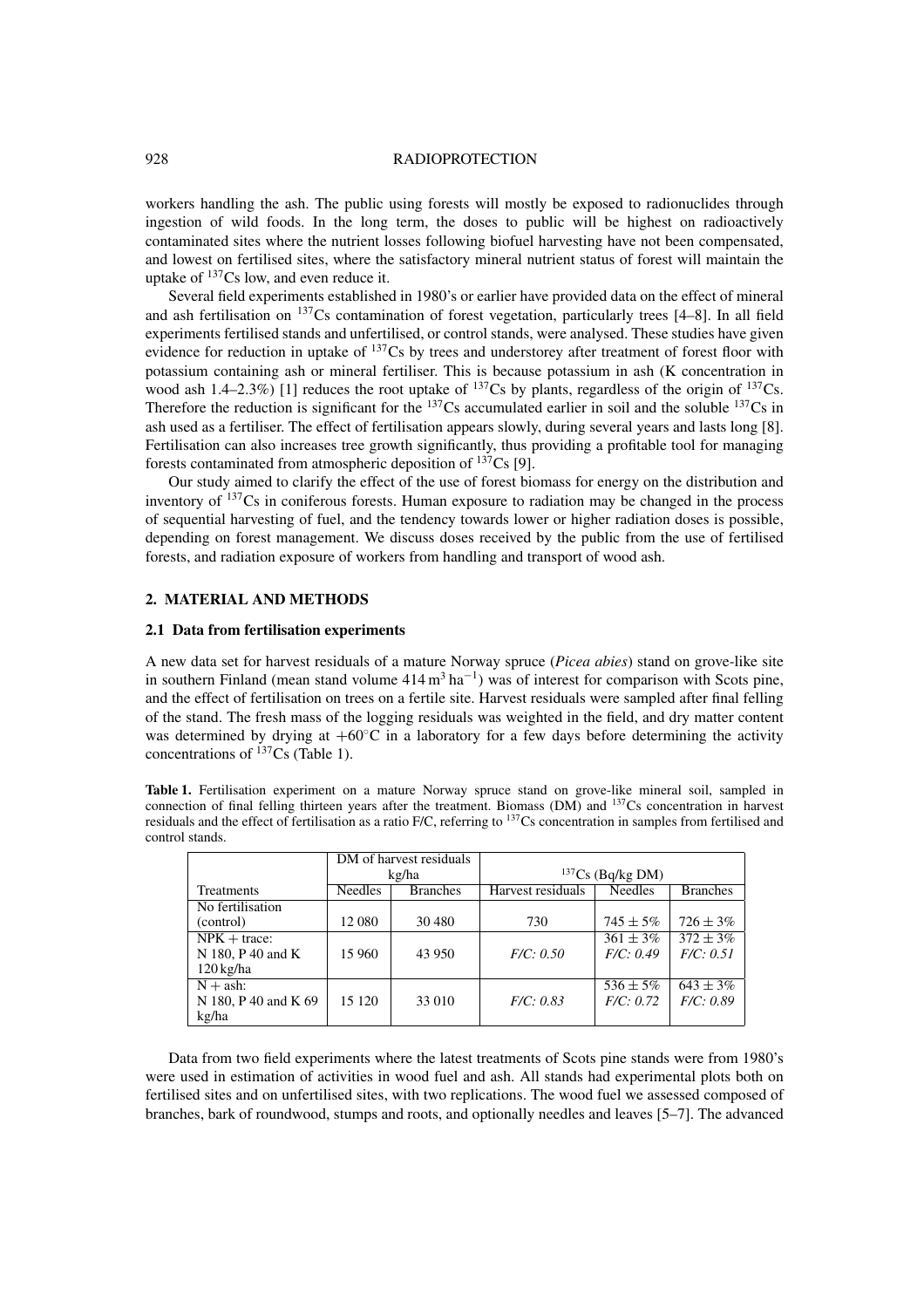### ECORAD 2008 929

| Site and stand type                       |                                    |      |
|-------------------------------------------|------------------------------------|------|
| Treatment                                 | Tree parts included in wood fuel   | F/C  |
| Subdry site on mineral soil:              | 1. Branches, bark and phloem of    |      |
| Advanced thinning stand of Scots pine     | roundwood, stumps and coarse roots | 0.31 |
| NPK + NPK: N 180, P 80, K 300 kg/ha       |                                    |      |
| 17 and 12 years before sampling           | 2. As in 1. but including needles  | 0.28 |
| <b>Drained forested peatland:</b>         | 1. Branches, bark and phloem of    |      |
| Advanced thinning stand of Scots pine     | roundwood, stumps and coarse roots | 0.47 |
| with birch mixture                        |                                    |      |
| $PK + K$ : P 55, K 96 kg/ha 21 years, and |                                    |      |
| K 80 kg/ha 8 years before sampling        | 2. As in 1. but including needles  | 0.46 |

**Table 2.** Description of the two experiments providing data for wood fuel assessments [5–7]. Effect of fertilisation on activity concentration of  $^{137}Cs$  in dried (60 °C) wood fuel and ash is given as a ratio F/C ('fertilised' to 'control').

thinning stands were dominated by Scots pine, one on sub-dry mineral soil site and the other on drained peatland, where also birch contributed to wood fuel (Table 2).

Tree dimensions of Scots pine were measured at sample tree harvest, and using this data, biomass of different tree parts was estimated with plot specific models [7]. Thus the activity of  $137\text{Cs}$  in various components of tree biomass used for fuel was possible to report also as activity content of wood fuel per unit of surface area of forest. We considered 137Cs activity and biomass in various tree fractions of Scots pine (*Pinus sylvestris*) and, on peatland site, understory birches (*Betula pendula, B. pubescens*)  $[5-7]$ .

# **2.2 Calculation of 137Cs activity in wood fuel ash**

For two experimental forests of Scots pine the reduction in  $137Cs$  activity of wood fuel and in ash from such fuel was estimated. The ash content of wood fuels was estimated for wood fuel according to composition of fuel, considering earlier laboratory studies for the so called 'clean ash' content in dried needles and woody components of fuel [10, 11]. The additional inorganic component of ash from combustion of wood at energy production plants was approximated [10–13]. Thereby the content of  $137Cs$  in a dose of ash to be used for fertilisation was obtained. Application rate was 3 000 kg ash per hectare according to the recommendations for upland forest soils [1], and the same amount of ash was also used in the assessment for peatland forest. Reduction in activity concentrations due to fertilisation and the effect of wood fuel harvesting and ash recycling on the activity inventory of  $137\text{Cs}$  in two types of Scots pine forests was estimated.

### **3. RESULTS AND CONCLUSIONS**

## **3.1 Concentration of 137Cs in wood fuel and ash**

In all three fertilisation studies the activity concentration of  $137Cs$  in wood fuel decreased after mineral or ash fertilisation (Tables 1 and 2). The decrease in activity in fuels from fertilised sites was half of the activity on control site in samples of harvest residuals from a mature Norway spruce stand from grove-like site and in wood fuel from an advanced thinning stand of Scots pine (with a minor mixture of birch) on peatland, assessed from activities in parts of trees contributing to wood fuel. Advanced Scots pine stand on sub-dry site had been applied with a high dose of potassium (K), which reduced the  $137$ Cs-activity in wood fuel most, to 30% of the activity concentration in unfertilised forest. Compared to mineral soil site, on peatland the effect of fertilisation was lower due to the smaller amounts of nutrients applied in relation to nutrient status of the stand, though the amounts of nutrients were in accordance with the recommendations for peatland forestry. The lowest dose of K was used in ash application of a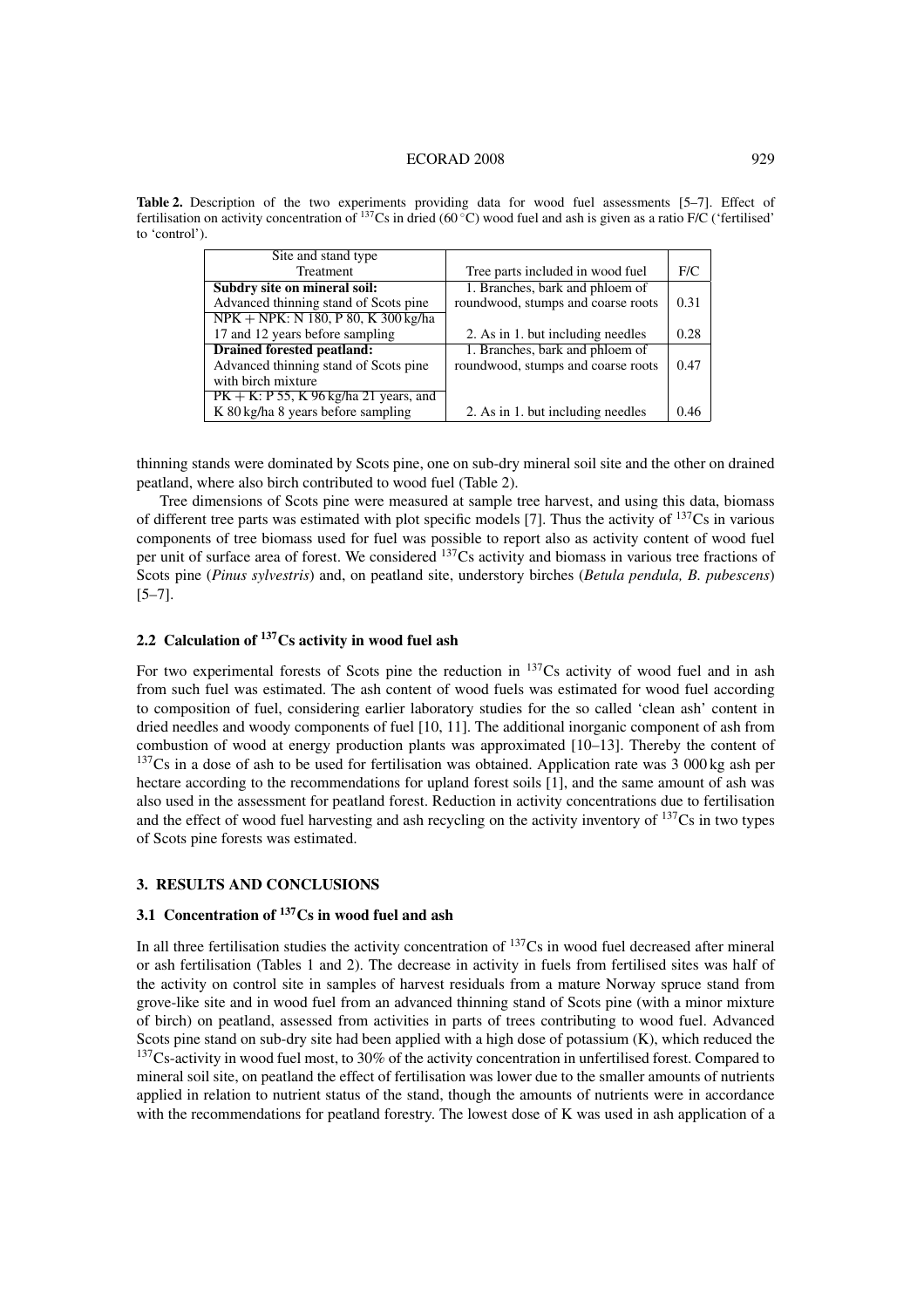### 930 RADIOPROTECTION

mature Norway spruce stand on fertile mineral soil, and the activity of harvest residuals reduced to only 80% in branches and 70% in needles compared to unfertilised stands (Table 1).

The time period between the latest treatments of the stands and sampling ranged from eight to thirteen years in the three studies. The effect of fertilisation was still roughly proportional to the dose of K in fertilisation. In both experiments of Scots pine the reduction of activity due to fertilisation was significant in all tree parts  $[5-7]$ , whereas the significance of the reduction of  $^{137}Cs$  in harvest residuals of Norway spruce was not possible to test due to insufficient number of replications after final felling.

For both types of Scots pine forests the fraction of  $137Cs$  inventory of the site was assessed for wood fuels, whole trees representing the total biomass removed from forest, and doses of ash from two types of fuel (Fig. 1). Needles were considered as an optional component of wood fuel. Excluding needles and leaves from fuel has been suggested to reduce nutrient losses in forests [3]. Needles did not cause considerable changes in activity concentration of wood ash, because their mass fraction in logging residuals is relatively small, and their ash content is higher than in woody parts of fuel. Recommended dose of ash, 3 tn/ha, exceeds the amount of ash formed from wood fuel of the studied sites, but the dose was relevant for compensation of nutrients removed in harvesting of whole trees. For peatland a reasonable ash dose is obviously more than 3 tons/ha [1].



**Figure 1.** <sup>137</sup>Cs fractions of site inventory corresponding to site specific, optional wood fuels available after logging. and their ashes to be used for fertilisation (dose  $3 \text{ tn/ha}$ ). For net change the activity content of  $137 \text{Cs}$  in the whole tree biomass was subtracted from average activity in a dose of ash. See details on experiments in Table 2.

The activity of  $137Cs$  returned to forests in ash indicates a higher uptake of  $137Cs$  from peatland to trees compared to mineral soil. In the surface area based assessment the activities in the harvested biomass, i.e. wood fuel and whole tree, differ less than activity concentrations in fuel and ash because of the higher biomass of trees on mineral soil. The net effect of wood fuel harvesting in connection of logging, and return of ash suggest addition to the 137Cs inventory of the two sites after one fertilisation treatment. However, the addition is significantly lower in fertilised forests, and essential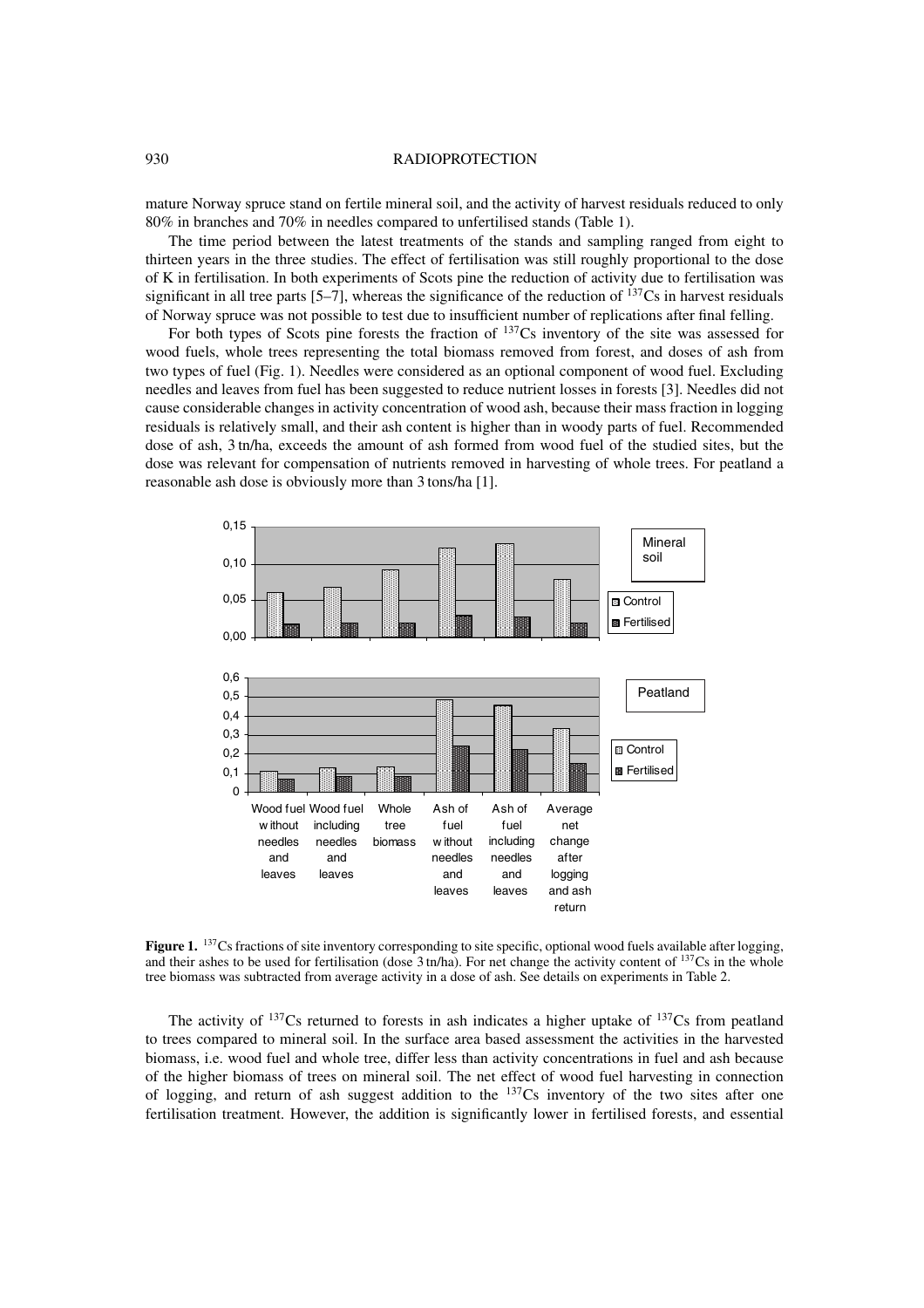### ECORAD 2008 931

for human radiation exposure through forest products is the reduction in their activity concentration. Ash fertilisation will reduce activity concentration of <sup>137</sup>Cs in all plant and animal products from forests and thereby human exposure to radiation.

In forestry the ash is hardly ever returned to the same site where the wood fuel originated. Nor is the fuel from various tree fractions in one batch; bark of roundwood and forest processed chips are often transported to energy production plants through different routes. The aim of assessing  $137Cs$  activity content in wood fuel and ash corresponding to each other was to demonstrate the net effect on the <sup>137</sup>Cs inventory of forests.

### **3.2 Radiation doses to the public and workers handling the ash**

Forest workers and the public using forests are exposed to gamma radiation after ash fertilisation of forests. From ash containing  $10\,000\,\text{Bq}^{137}\text{Cs}\,\text{kg}^{-1}$  DM and a dose of 5 tn ha<sup>-1</sup> the dose rate is less than 7 nGy h−<sup>1</sup> immediately after fertilisation. Dose from ash to forest worker was 0.008 mSv a−1, when exposure time without shielding was  $1500 h a^{-1}$  [11]. In fact, most forestry work today is not without shielding. Members of the public were assumed to spend in fertilised forest  $120 \text{ h a}^{-1}$ , receiving a dose of 0.0006 mSv a−1. Dose rate in forest is lower than estimated because of the roughness of soil surface, and due to gradual downward migration of radionuclides of ash. Natural radionuclides in five tons of wood ash distributed per hectare caused approximately the same dose rate in air as 1000 Bq <sup>137</sup>Cs m<sup>-2</sup>, i.e. less than  $0.002 \text{ mSv} \text{ a}^{-1}$  for the forest worker [11].

In areas where wild berries and mushrooms are picked for own use the ingestion dose from  $137Cs$ dominates the radiation dose received from forests. After ash fertilisation of forests ingestion dose from wild food will be gradually reduced, as evidenced for lingonberry [14]. The reduction of internal dose from berries and mushrooms can be significantly higher than external dose from ash to pickers [11–14].

Three different wood energy plants and a mill granulating ash were surveyed for radiation exposure of workers [11]. Dose rates exceeding the background radiation at the plant were measured and exposure times approximated with workers, considering various tasks and target areas. Often the upper boundaries of doses were obtained through assuming higher than average exposure times and activity concentrations in ash. Exposure of drivers transporting ash with long-distance trucks was assessed for ash containing 10 kBq<sup>137</sup>Cs kg<sup>-1</sup>, and considering the shielding provided by truck. Doses from airborne ash dust were assessed assuming 1 mg m−<sup>3</sup> air concentration of ash. For inhaled 137Cs, 90Sr, 40K, 210Pb, 232Th, 235U and  $^{226}$ Ra the activity concentrations in wood ash from energy production were available [12, 13]. Dose estimates varied with task ranging from 0.03 to 0.45 mSv  $a^{-1}$ , being highest for drivers involved in long distance transport of ash and workers of the granulating mill due to rather long exposure times. Dose estimates from inhaled ash were very low at the plants, and they can be minimised in conditions of ash spreading to forest from ground level in modern vehicles where filtered air intake and overpressure of the cabin protect the worker. Intervention dose to workers was  $1 \text{ mSv} \text{ a}^{-1}$  and to members of the public  $0.1$  mSv  $a^{-1}$ .

### **3.3 Long term consequences of harvesting wood fuel and recycling the ash**

Compared to not returning nutrients to forests after harvesting of wood fuel, the wood ash returned to forests reduces contamination of trees and other vegetation as regards to several radionuclides of alkali and earth alkali metals, also through liming effect of wood ash. Reduction in solubility of most natural radionuclides,  $^{137}Cs$  and  $^{90}Sr$  during combustion of fuel [11–13] also contributes to the reduction of human exposure through consumption of wild food. The slowly soluble fraction of nutrients in ash continues the fertilisation effect in soil for many years. Particularly in Chernobyl-affected areas the mitigating effect of ash fertilisation on human exposure to radiation via forest products can be significant. The reason is the reduction in uptake of all  $^{137}Cs$  available to plants in soil, not just  $^{137}Cs$ from ash.